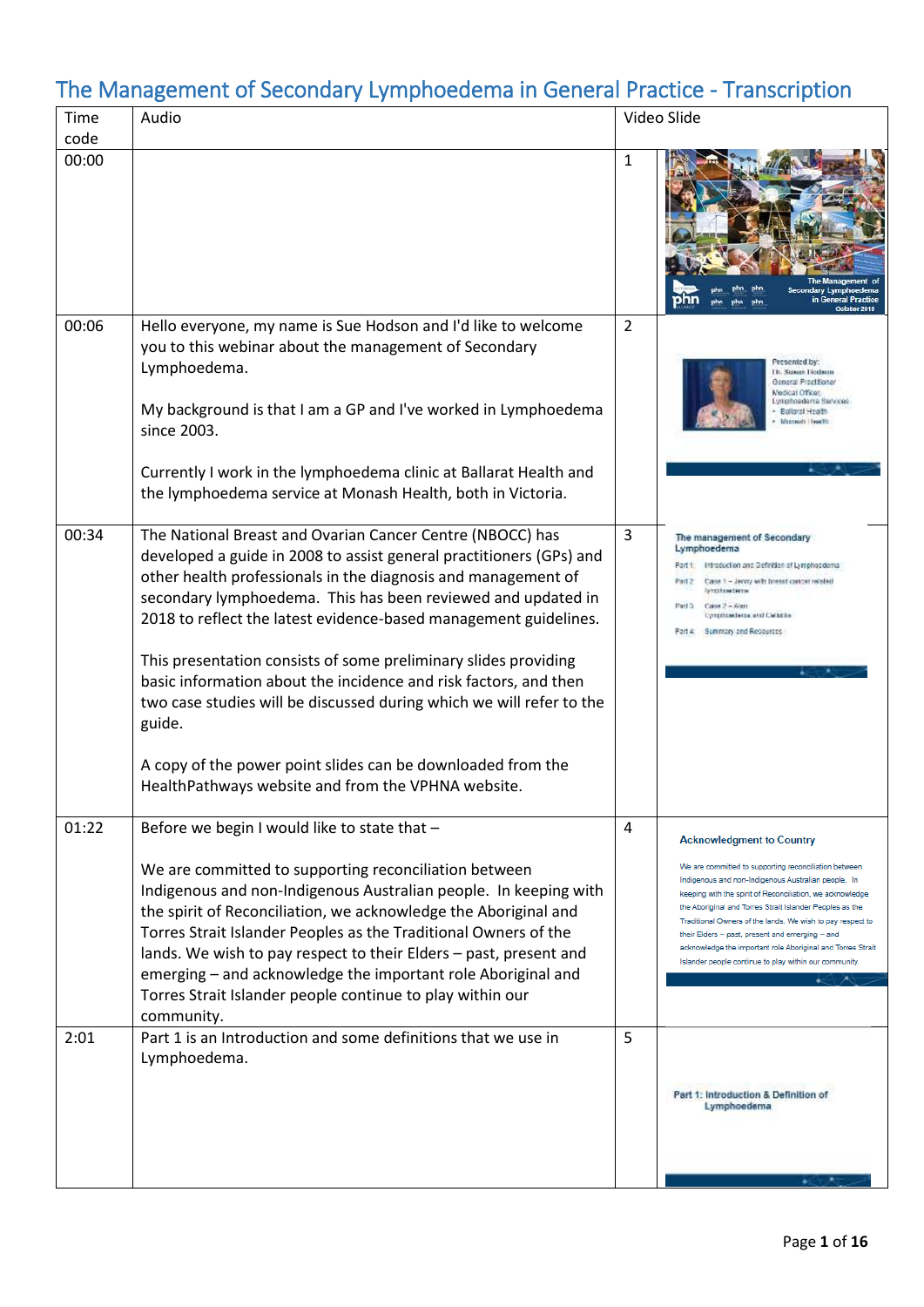| 02:10 | Our key messages today are that:<br>Early diagnosis improves outcome, and<br>Education to support self-management is vital<br>$\bullet$<br>Self-management can reduce symptom severity and improve<br>$\bullet$<br>quality of life<br>Lymphoedema causes changes in the skin. So good skin care is<br>$\bullet$<br>essential.<br>Skin infections require urgent treatment<br>$\bullet$<br>Presenting symptoms in lymphoedema may be vague<br>Although lymphoedema may not be a common presenting<br>problem in general practice, GPs have a key role to play in its<br>management.                                                                                                                               | 6              | <b>Key messages</b><br>• Early diagnosis improves outcomes<br>• Education to support self-management is vital<br>· Self-management can reduce symptom<br>severity and improve quality of life<br>• Lymphoedema causes changes in the skin.<br>Good skin care is essential.<br>· Skin infections require urgent treatment<br>• Presenting symptoms may be vague |
|-------|------------------------------------------------------------------------------------------------------------------------------------------------------------------------------------------------------------------------------------------------------------------------------------------------------------------------------------------------------------------------------------------------------------------------------------------------------------------------------------------------------------------------------------------------------------------------------------------------------------------------------------------------------------------------------------------------------------------|----------------|----------------------------------------------------------------------------------------------------------------------------------------------------------------------------------------------------------------------------------------------------------------------------------------------------------------------------------------------------------------|
| 03:01 | It's important that GPs are proactive when seeking patients at risk.<br>Red flags.<br>At the onset lymphoedema, or when there is an unexpected<br>increase in swelling consider the red flags of: Cellulitis, Venous<br>Thrombosis, or Cancer - onset or recurrence.                                                                                                                                                                                                                                                                                                                                                                                                                                             | $\overline{7}$ | <b>Red Flags</b><br>• At the onset lymphoedema, or when there<br>is an unexpected increase in swelling<br>consider:<br>* Cellulitis<br>* Thrombosis<br>* Cancer - onset/recurrence                                                                                                                                                                             |
| 03:18 | Today, we are talking about Secondary Lymphoedema.<br>Lymphoedema is a regional accumulation of excessive amounts of<br>protein-rich fluid in the body tissue causing swelling.<br>Secondary lymphoedema may occur following treatment for<br>cancer, including surgery or radiotherapy if the lymphatic system is<br>damaged.<br>A normally functioning lymphatic system pumps 2 to 4 litres of<br>lymph daily. About 100ml of lymph is drained from each arm, and<br>200-300ml from each leg daily. If the lymph nodes in any part of<br>the body are removed, damaged or affected by cancer, lymph<br>drainage is reduced. Imagine the impact on a limb if there is a<br>blockage given this amount of fluid. | 8              | Definition<br>- Lymphoedenta: the regional accumulation<br>of excessive amounts of protein-rich fluid<br>in the body tissue causing swelling<br>· Secondary lymphoedoma may occur<br>following treatment for cancer, including<br>surgery or radiotherapy if the lymphatic.<br>system is damaged.                                                              |
| 04:16 | Damage to the axillary or inguinal/iliac nodes may affect drainage<br>of the upper or lower limbs, while damage to the submaxillary or<br>cervical nodes may affect the head and neck.<br>Lymph moves through the lymphatic system by a combination of<br>the pressure gradient produced by muscle contractions and the<br>rhythmic pulsations of the larger lymphatic vessels. The larger<br>lymphatic vessels also contain small valves ensuring the direction<br>of the lymph flow is proximal.<br>Lymphoedema occurs when the rate of accumulation of lymphatic<br>fluid exceeds the drainage capacity of the lymphatic circulation.                                                                         | 9              | Lymphatic System                                                                                                                                                                                                                                                                                                                                               |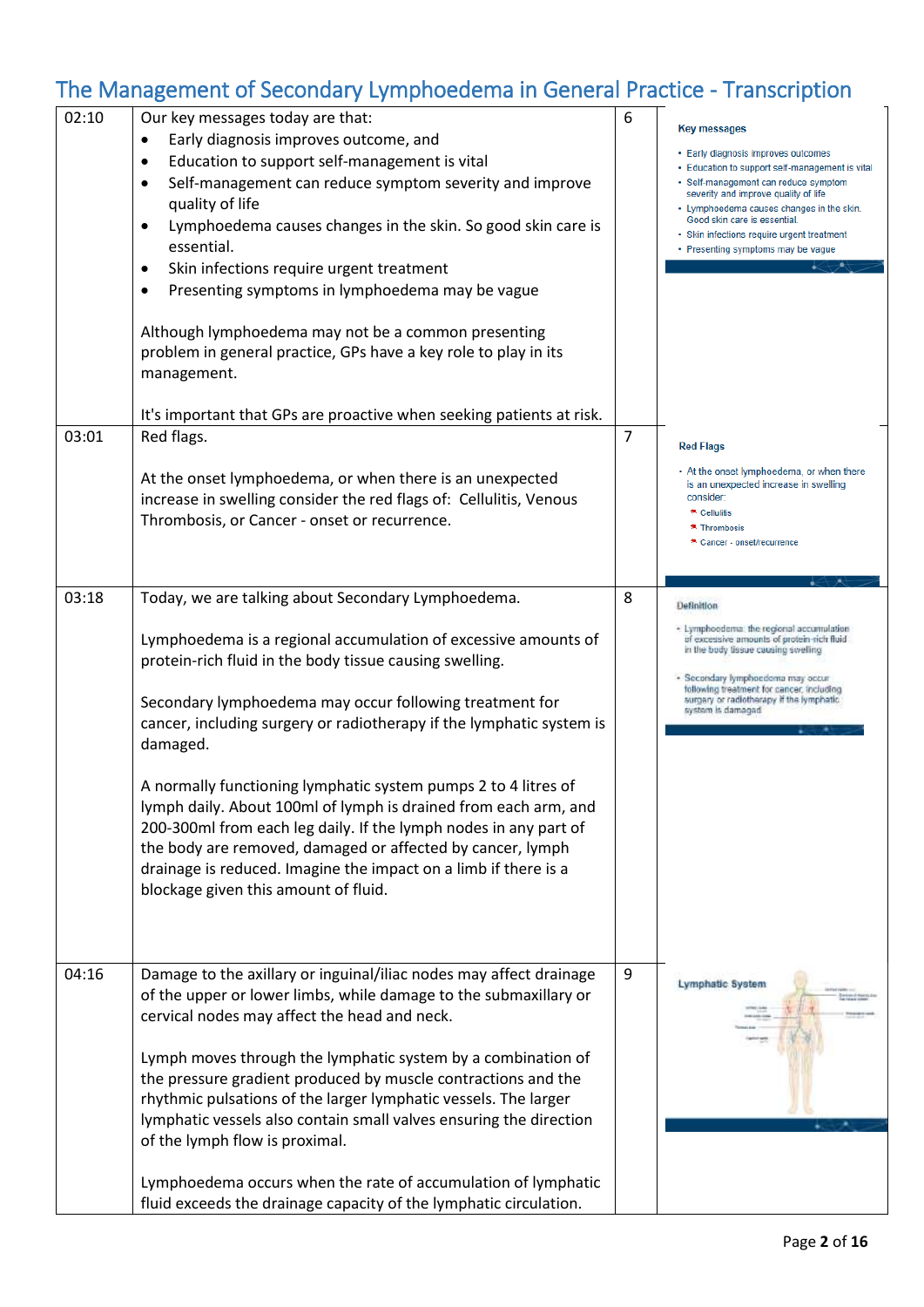|      | Primary lymphoedema occurs due to a congenital abnormality of<br>the lymphatic system.                                                                                                                                                                                                                                                                                                                                                                                              |    |                                                                                                                                                                                                          |
|------|-------------------------------------------------------------------------------------------------------------------------------------------------------------------------------------------------------------------------------------------------------------------------------------------------------------------------------------------------------------------------------------------------------------------------------------------------------------------------------------|----|----------------------------------------------------------------------------------------------------------------------------------------------------------------------------------------------------------|
| 5:18 | The pitting sign is important in the assessment of lymphoedema.<br>The initial swelling is mainly fluid. But overtime the amount of<br>protein in interstitial space increases. This leads to a change in the<br>texture of the tissues. They become jelly like.<br>Further changes occur in the tissues. Initially fibrotic change, and<br>later deposition of fat. We can see that with the pitting sign.<br>An early pitting sign feels wet, it pits at low pressure and there's | 10 | 'PITTING' - 30 sec firm pressure<br><b>EARLY PITTING</b><br><b>LATE PITTING</b><br>done "weet": oltri ze kow<br>More fibratic, slower to p<br>nero ira /dioned cides frankt<br>vertical sides, since net |
|      | rapid refill. Later on, because of the build-up of protein in the<br>interstitial space, the pitting sign is different. It may be slow to pit,<br>the sides are more vertical, and refill is slow. The base of the pit is<br>yellow because of fatty change.                                                                                                                                                                                                                        |    |                                                                                                                                                                                                          |
| 6:24 | Pitting itself indicates excess fluids. This photo shows a late stage<br>and what we're seeing is that the dent is persisting long after the<br>thumb is removed and there is a yellow base.<br>This does not look like the acute pitting sign seen in heart failure.                                                                                                                                                                                                               | 11 | PITTING Indicates excess fluid<br>Early stage:<br>Soll pitting<br>Resolves cuickly<br>Not specific for lymphoedema<br>Late stage:<br>Philing less than expected<br>Unit persists<br>Yellow base (fatti)  |
| 6:47 | Lymphoedema is related to the area that has been damaged by<br>surgery or radiotherapy. Usually it involves the limbs, but it may<br>involve the head a neck, the breast or the genital regions.                                                                                                                                                                                                                                                                                    | 12 |                                                                                                                                                                                                          |
| 7:02 | These photos show changes of Lymphoedema - on the left in<br>breast cancer, where we can see the forearm is enlarged on the<br>right. And the 2nd photo is of gynaecological cancer and there is<br>increased swelling in the right thigh.                                                                                                                                                                                                                                          | 13 |                                                                                                                                                                                                          |
| 7:21 | About 20% of cancer survivors who have been treated for:<br>• Breast<br>• Gynaecological<br>• Genito-urinary cancers or<br>• Melanoma<br>will develop secondary lymphoedema.<br>The rate is reduced when sentinel node surgery is undertaken.                                                                                                                                                                                                                                       | 14 | Incidence<br>Approximately 20% of survivors treated for:<br>+ Hreast<br>+ Gynaecological<br>+ Genito-unnary cancers or<br>· Melanoma<br>will experience secondary lymphoedemia                           |
|      | The incidence varies with the different types of cancer, the<br>different surgery and whether or not radiotherapy is included.                                                                                                                                                                                                                                                                                                                                                      |    |                                                                                                                                                                                                          |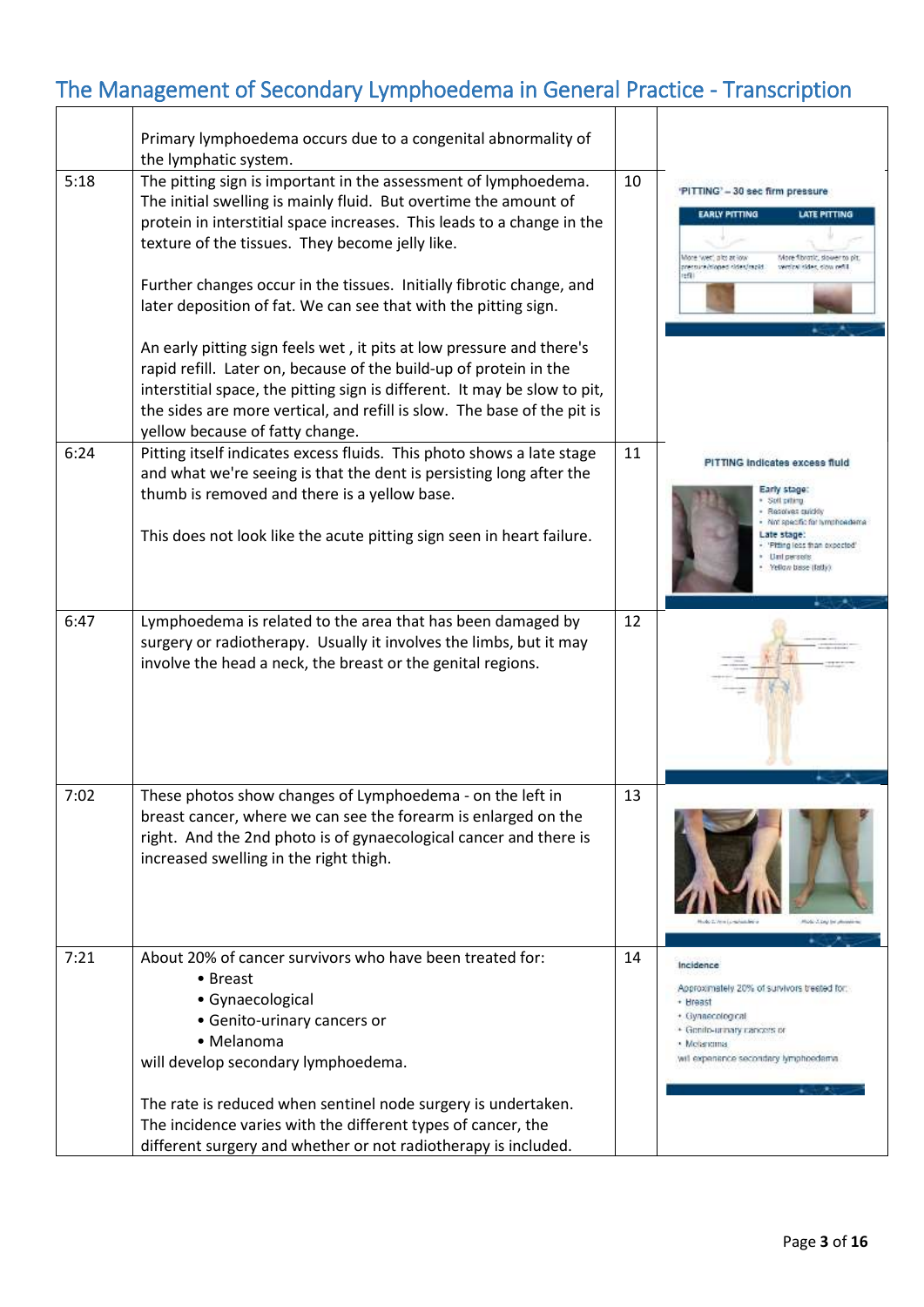| 7:49  | An important consideration is that the onset of swelling may be<br>delayed for months, even years after the cancer treatment.<br>With breast cancer patients who are closely monitored, 70 to 80%<br>of the patients who develop lymphoedema will be detected in the<br>first 12 months. However, onset may be quite delayed in some<br>patients. A patient may have had initial surgery years ago, but<br>later trauma or surgery put stress on the lymphatic system and<br>trigger lymphoedema.<br>One such example is a patient successfully treated for prostate<br>cancer 8 years prior, with no evidence of lymphoedema. But<br>following hip replacement surgery, presented with lymphoedema<br>of that leg.                                                                                                                                                                                                                                                                                                                                                                                                                                                                                                                                                                      | 15 | Delayed Onset of Swelling<br>· Onset of Secondary lymphoedema may be<br>delayed for months, even years, after<br>cancer treatment<br>· 70-80% of breast cancer patients present<br>within the first 12 months.                |
|-------|------------------------------------------------------------------------------------------------------------------------------------------------------------------------------------------------------------------------------------------------------------------------------------------------------------------------------------------------------------------------------------------------------------------------------------------------------------------------------------------------------------------------------------------------------------------------------------------------------------------------------------------------------------------------------------------------------------------------------------------------------------------------------------------------------------------------------------------------------------------------------------------------------------------------------------------------------------------------------------------------------------------------------------------------------------------------------------------------------------------------------------------------------------------------------------------------------------------------------------------------------------------------------------------|----|-------------------------------------------------------------------------------------------------------------------------------------------------------------------------------------------------------------------------------|
| 8:47  | The key risk factors for developing lymphoedema after cancer<br>treatment are the type of cancer, the extent of surgery, whether<br>lymph node dissection was performed, and whether there was<br>radiotherapy to the lymph node bed.<br>Episodes of Infection increase the risk of lymphoedema and<br>lymphoedema is more common when there is a high BMI or when<br>there is immobility. Other comorbidities may also have an impact.<br>It is currently unknown whether medical procedures such as<br>injections, and IV cannulations, blood pressure monitoring or<br>excising skin lesions can precipitate lymphoedema. Therefore, as a<br>precaution, we use the untreated limb for these actions when<br>possible. It is always important to ensure that procedures are<br>sterile to minimise risk of infection.<br>Infection increases both the blood flow and lymph production in<br>the affected limb and body part and thus can overwhelm a<br>damaged lymphatic system and precipitate the onset of overt<br>lymphoedema.<br>High body mass index increases the amount of fluid in the<br>interstitial spaces and subcutaneous fat deposits make it harder<br>for the calf function to remove fluid.<br>Reducing weight by as little as 5kg can improve the prospect of not | 16 | Key risk factors<br>· Type of cancer<br>Extent of surgery<br>· Whether lymph node dissection is performed<br>· Radiation therapy<br>- Infection<br>+ High body mass index<br>· Immobility<br>- Comorbidities                  |
| 10:31 | developing lymphoedema.<br>Early warning signs of the onset of lymphoedema may be vague<br>and may be intermittent. They include feeling of heaviness in the<br>limb or an aching painful tension in the limb that is intermittent.<br>Clothing, jewellery and shoes might feel tighter and these changes<br>may all be transient.<br>These vague intermittent changes may be present for months or<br>years prior to the development of overt lymphoedema.                                                                                                                                                                                                                                                                                                                                                                                                                                                                                                                                                                                                                                                                                                                                                                                                                              | 17 | Early warning signs<br>May be vague and intermittent and include<br>· Feelings of heaviness<br>· Aching, pain or tension<br>· Tightness or fullness<br>· Clothing, shoes or jewellery feeling tighter<br>· Translent swelling |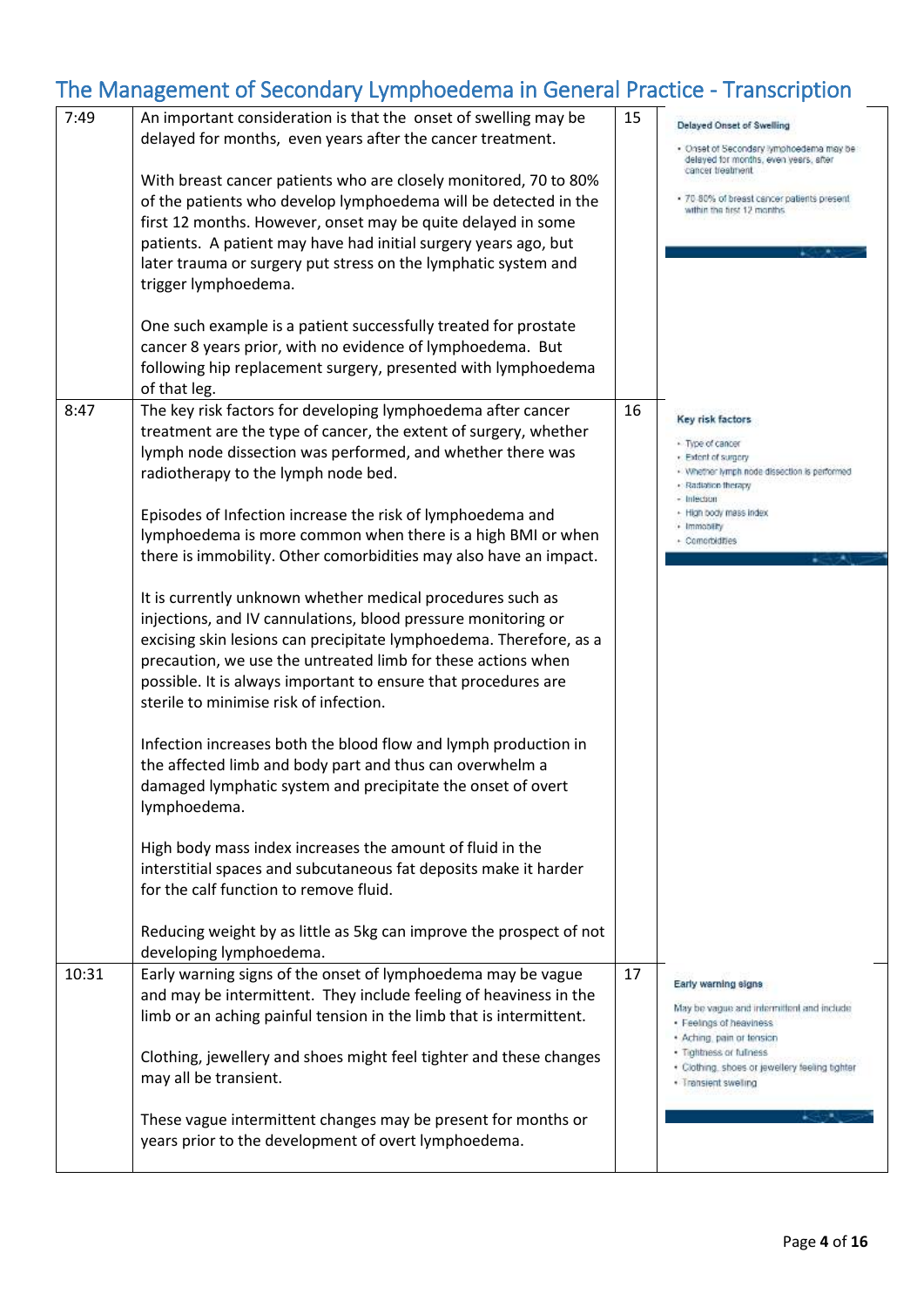|       | Early intervention can reduce the symptom severity in the long<br>term and long-term complications can be reduced. Early                                                                                                                                                                                                                                                       |    |                                                                                                                                                                                                                                                                                    |
|-------|--------------------------------------------------------------------------------------------------------------------------------------------------------------------------------------------------------------------------------------------------------------------------------------------------------------------------------------------------------------------------------|----|------------------------------------------------------------------------------------------------------------------------------------------------------------------------------------------------------------------------------------------------------------------------------------|
|       | intervention with these warning signs can be very helpful.                                                                                                                                                                                                                                                                                                                     |    |                                                                                                                                                                                                                                                                                    |
| 11:21 | Now I'd like to introduce you to our first case.<br>Jenny has breast cancer related lymphoedema.                                                                                                                                                                                                                                                                               | 18 |                                                                                                                                                                                                                                                                                    |
|       |                                                                                                                                                                                                                                                                                                                                                                                |    | Part 2: Case 1 - Jenny with breast cancer<br>related lymphoedema                                                                                                                                                                                                                   |
|       |                                                                                                                                                                                                                                                                                                                                                                                |    |                                                                                                                                                                                                                                                                                    |
| 11:29 | Jenny is a 52-year-old bank clerk. And she was recently diagnosed<br>with breast cancer. She attended her breast surgeon to discuss<br>her treatment options. One of Jenny's co-workers has<br>lymphoedema. Jenny is concerned about her risk of lymphoedema<br>after cancer treatment. Her general health is excellent. She is<br>physically active and she's not overweight. | 19 | Case 1: Jenny<br>• 52 year old bank clerk<br>• Recently diagnosed with breast cancer<br>• Attends her breast surgeon to discuss<br>treatment options<br>• Co-worker has lymphoedema                                                                                                |
|       | What options should be considered to reduce Jenny's risk of<br>developing lymphoedema?                                                                                                                                                                                                                                                                                         |    |                                                                                                                                                                                                                                                                                    |
| 12:05 | Sentinel lymph node biopsy has a lower risk of lymphoedema<br>compared to axillary node clearance. The decision about the<br>appropriate type of surgery is determined by the outcome of the<br>sentinel lymph node biopsy.                                                                                                                                                    | 20 | Breast cancer treatment options and<br>reducing risk<br>· Sentinel lymph node biopsy versus axillary<br>node clearance reduces incidence to <5%<br>• Resuming normal activity after surgery<br>• Avoid treatment of axilla with both surgery<br>and radiotherapy whenever possible |
|       | Jenny can reduce her risk of lymphoedema by resuming normal<br>activity after surgery.                                                                                                                                                                                                                                                                                         |    |                                                                                                                                                                                                                                                                                    |
|       | If it's possible to avoid treatment of the axilla by both surgery and<br>radiotherapy, the risk of lymphoedema is further reduced.                                                                                                                                                                                                                                             |    |                                                                                                                                                                                                                                                                                    |
|       | Breast conserving surgery carries a small risk of lymphoedema of<br>the breast but does not increase the risk of upper limb<br>lymphoedema.                                                                                                                                                                                                                                    |    |                                                                                                                                                                                                                                                                                    |
|       | Radiotherapy therapy to the breast alone does not increase the<br>risk of lymphoedema in the affected arm. However, lymphoedema<br>may occur in the remaining breast after the radiotherapy.                                                                                                                                                                                   |    |                                                                                                                                                                                                                                                                                    |
| 13:12 | This diagram demonstrates sentinel node biopsy.                                                                                                                                                                                                                                                                                                                                | 21 | Sentinel node biopsy                                                                                                                                                                                                                                                               |
|       | The nodes in the armpit drain both the fluid from the upper arm<br>and the breast region. The sentinel node biopsy can be used when<br>there are small cancers in the breast and no palpable nodes in the<br>armpit. They cause less damage to the arm drainage.                                                                                                               |    | <b>Breast Lymph Noder</b>                                                                                                                                                                                                                                                          |
|       | At sentinel biopsy, between 1 and 4 nodes are removed. In this<br>surgery, special dye is used to precisely identify which nodes drain<br>the cancer. And this procedure for breast cancer has reduced the<br>frequency and severity of arm lymphoedema.                                                                                                                       |    |                                                                                                                                                                                                                                                                                    |
|       | Unfortunately, it can only be used when there is no spread to the<br>armpit lymph nodes. If there has been spread to the axillary nodes,                                                                                                                                                                                                                                       |    |                                                                                                                                                                                                                                                                                    |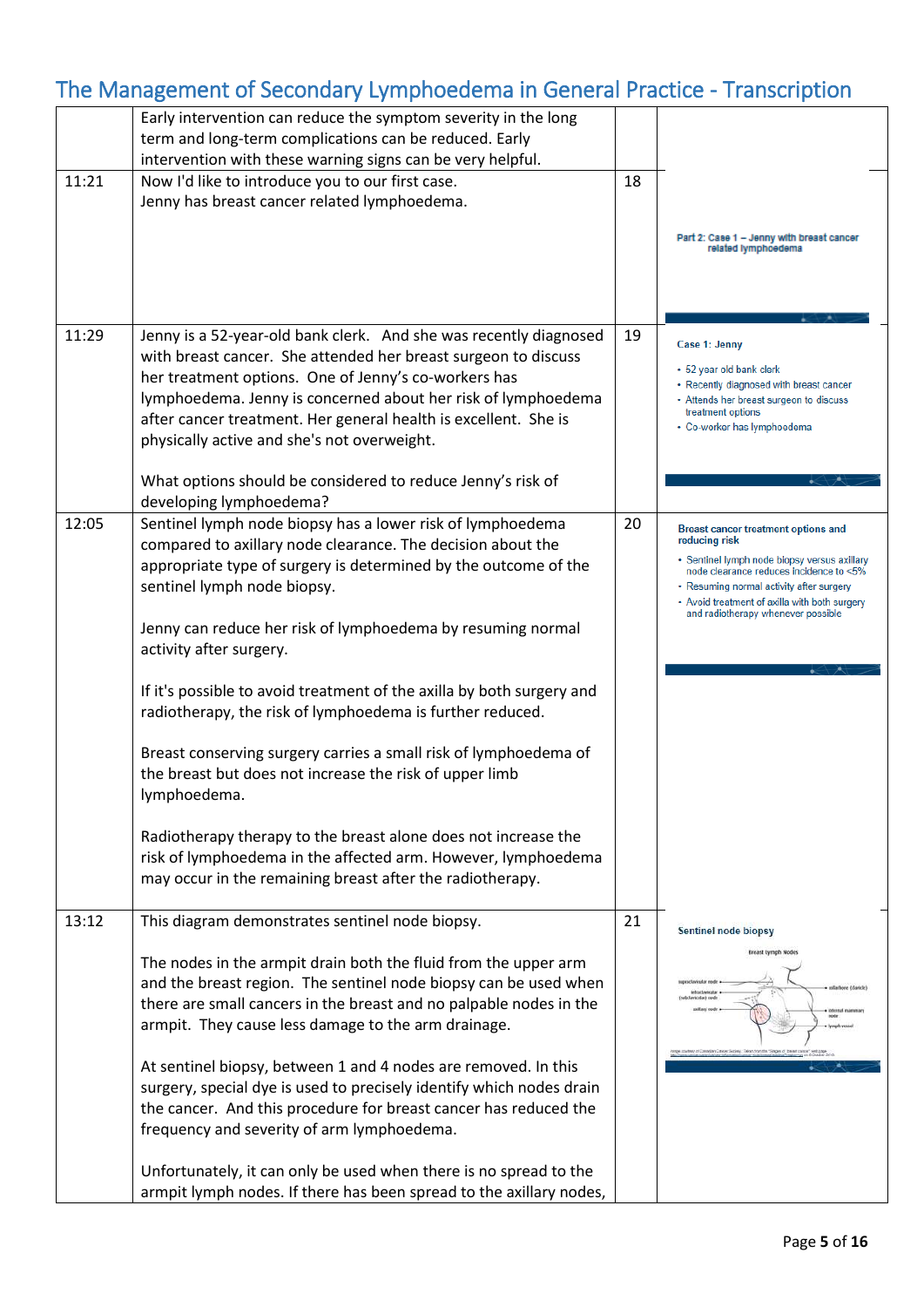|       | it is necessary to proceed to axillary clearance where more nodes                                                                                                                                                                                                                                                                                                                                                                                                                                                                                                                                                                                                                                                                                                                                                                                                                                                                                                    |    |                                                                                                                                                                                                                  |
|-------|----------------------------------------------------------------------------------------------------------------------------------------------------------------------------------------------------------------------------------------------------------------------------------------------------------------------------------------------------------------------------------------------------------------------------------------------------------------------------------------------------------------------------------------------------------------------------------------------------------------------------------------------------------------------------------------------------------------------------------------------------------------------------------------------------------------------------------------------------------------------------------------------------------------------------------------------------------------------|----|------------------------------------------------------------------------------------------------------------------------------------------------------------------------------------------------------------------|
|       | are taken.                                                                                                                                                                                                                                                                                                                                                                                                                                                                                                                                                                                                                                                                                                                                                                                                                                                                                                                                                           |    |                                                                                                                                                                                                                  |
| 14:19 | In the past, women were often advised not to use their arm post-<br>surgery. But Jenny should be encouraged to use her arm and<br>resume her normal activities.<br>This picture is courtesy of Dragons Abreast Australia.                                                                                                                                                                                                                                                                                                                                                                                                                                                                                                                                                                                                                                                                                                                                            | 22 |                                                                                                                                                                                                                  |
| 14:36 | Jenny's progress:<br>At surgery, her sentinel node was positive, so the surgeon<br>proceeded to perform an axillary clearance. She had a<br>mastectomy.<br>At discharge, her axillary drain was still in situ. She had a meeting,<br>prior to discharge, with the breast care nurse.<br>What specific advice should Jenny receive on discharge?<br>She may experience short-term swelling of her arm following her<br>surgery. This is post-surgical swelling and is not lymphoedema.<br>The other complications of her surgery that she might experience<br>are, a seroma which is a fluid collection, or cording which is a band<br>of tissues that can extend down to the elbow.                                                                                                                                                                                                                                                                                  | 23 | Jenny<br>Al surger<br>santinal node positive<br>sullary clearance performed<br>Discharged with axillary<br>drain in situ<br>Breast care nurse meeting<br>prior to discharge                                      |
|       | These two complications of seroma or cording can be discussed<br>with her breast care nurse. They are not lymphoedema.                                                                                                                                                                                                                                                                                                                                                                                                                                                                                                                                                                                                                                                                                                                                                                                                                                               |    |                                                                                                                                                                                                                  |
| 15:36 | Jenny needs advice about the risk factors that may precipitate<br>lymphoedema in her limb. These risk factors are:<br>injuries, sunburn, bites in her arm, or episodes of infection.<br>She needs to be aware that weight gain increases her risk of<br>developing lymphoedema and keeping her immobile also increases<br>her risk of lymphoedema.<br>The breast care nurse reassured Jenny that the district nurses will<br>manage the drain, and that some swelling in her arm is expected<br>for the first 6 weeks and sometimes fluid, the seroma, may collect<br>in her axilla. The drain itself does not increase her risk of<br>lymphoedema, however infection can.<br>The breast care nurse provided material on secondary<br>lymphoedema and discussed several of the risk reducing<br>strategies.<br>Seroma is common post-operatively and may require aspiration by<br>a breast surgeon. It is not a risk factor for later development of<br>lymphoedema. | 24 | <b>Management advice</b><br>• Risk factors:<br>- Trauma (bites, sunburn, gardening)<br>- Infection<br>- Weight management<br>- Immobility<br>• Early warning signs of lymphoedema<br>· Skin care including nails |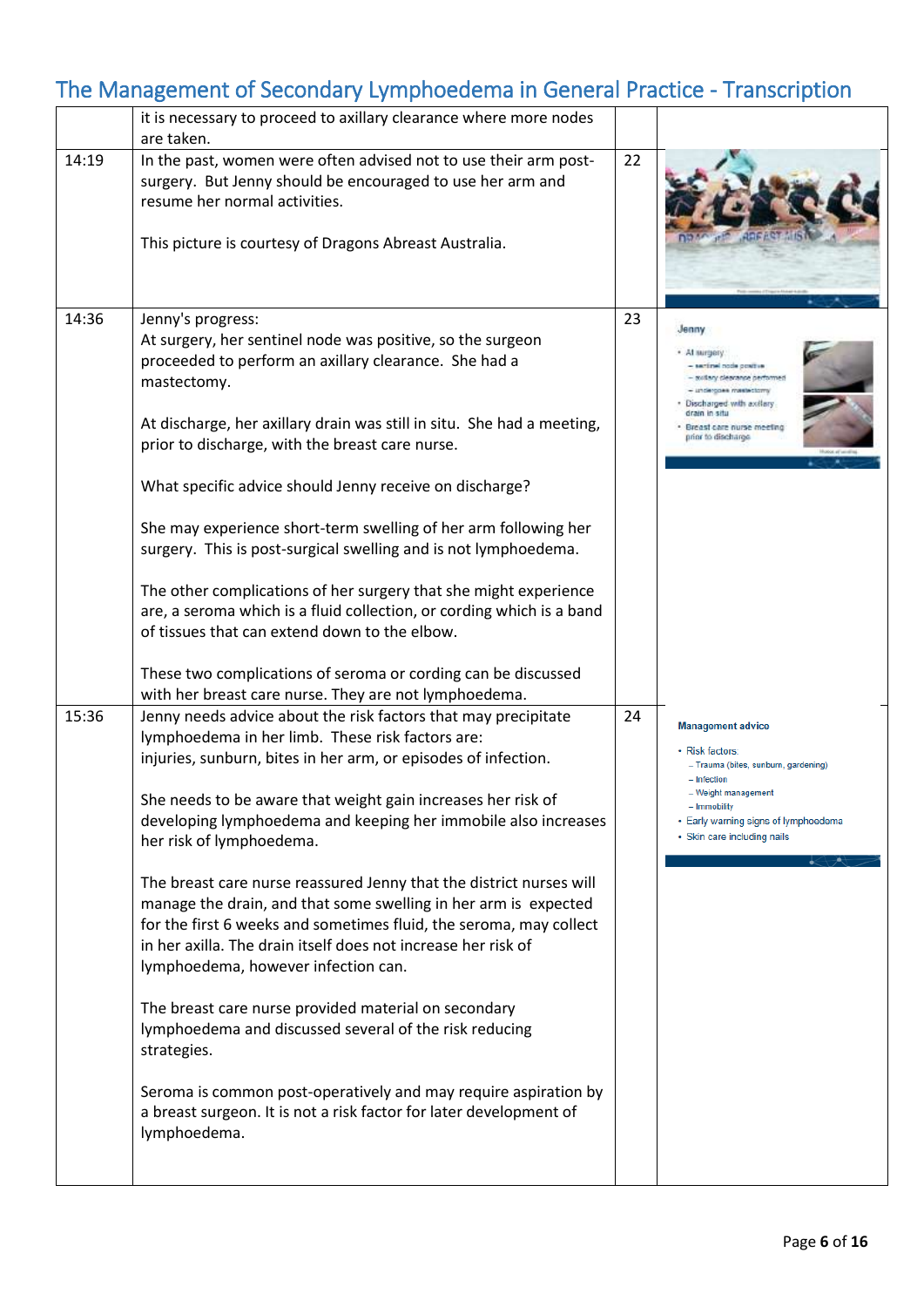| 16:50 | It is important to avoid trauma to the affected limb where<br>possible. This means using sunscreen, avoiding bites and wearing<br>gloves in the garden.<br>It is currently unknown whether medical procedures such as IV<br>cannulations, blood pressure monitoring increase the risk of<br>lymphoedema. As a precaution, use the untreated limb for these<br>actions wherever possible.<br>Jenny should be advised about the need for good skin care on her<br>limb including care with her nail bed.                                                                                                                                                                                                                                                                                | 25 | Risk reducing strategies                                                                                                                                                                                                                                                                                                                                                                                                                        |
|-------|---------------------------------------------------------------------------------------------------------------------------------------------------------------------------------------------------------------------------------------------------------------------------------------------------------------------------------------------------------------------------------------------------------------------------------------------------------------------------------------------------------------------------------------------------------------------------------------------------------------------------------------------------------------------------------------------------------------------------------------------------------------------------------------|----|-------------------------------------------------------------------------------------------------------------------------------------------------------------------------------------------------------------------------------------------------------------------------------------------------------------------------------------------------------------------------------------------------------------------------------------------------|
| 17:28 | Jenny comes in 2 years after her surgery. She remains well and her<br>only regular medication is daily Arimidex.<br>She presents complaining of a tight feeling in her affected non-<br>dominant arm.<br>She is sure that her non-dominant arm is bigger than the other<br>arm and the rings on that hand are tight. She is anxious.<br>What details of her history and examination interest you?                                                                                                                                                                                                                                                                                                                                                                                     | 26 | Jenny<br>• Over the next 2 years Jenny remains well<br>• Only regular medication is daily Arimidex<br>• Presents complaining of a tight feeling in<br>her affected non-dominant arm                                                                                                                                                                                                                                                             |
| 18:30 | Over the last 2 years, Jenny has gained 7 kg. She's had no recent<br>injury to her arm or infection or long haul air travel.<br>Her symptoms gradually have become more evident of the last 3<br>to 4 months.<br>Her skin is dry and scaly and when you measure her forearms,<br>there is a limb circumference difference of 2.5cm.<br>The measurement of 2.5 cm disparity between non-dominant and<br>dominant arm is very significant, especially as in this case, non-<br>dominant is greater than dominant arm.<br>Jenny has now developed lymphoedema.<br>She is typical, in that the development of lymphoedema occurred 1<br>to 2 years after her treatment. The onset was gradual and there<br>was no clear precipitating event in her case.<br>What is your management plan? | 27 | Jenny<br>· Weight gain 7 kg over past 2 years<br>· No recent traumafinfection/air travel<br>· Onset of symptoms gradual over 3-4<br>months<br>. Her skin is dry and scaly<br>· Limb circumference difference of 2.5cm<br>between the forearms                                                                                                                                                                                                   |
| 19:08 | Principles of management<br>Jenny has the recent onset of lymphoedema, so we need to<br>consider our red flags.<br>We need to clinically assess for cellulitis and venous thrombosis,<br>and we need to assess whether she has cancer recurrence. This<br>includes palpation of the axilla for new nodes.<br>We would review recent correspondence from her oncologist and<br>consider further imaging.                                                                                                                                                                                                                                                                                                                                                                               | 28 | <b>Principles of management</b><br>• Consider red flags<br>- Cellulitis, thrombosis, cancer - onset/recurrence<br>- Make a referral to a lymphoedema practitioner<br>Review her recent oncology report and consider<br>further medical imaging<br>. While waiting for referral:<br>- Skin care<br>- Elevate the limb at risk<br>- Gentle slow exercise with a squeeze ball can reduce the<br>swelling<br>- Arrange to review Jenny in one month |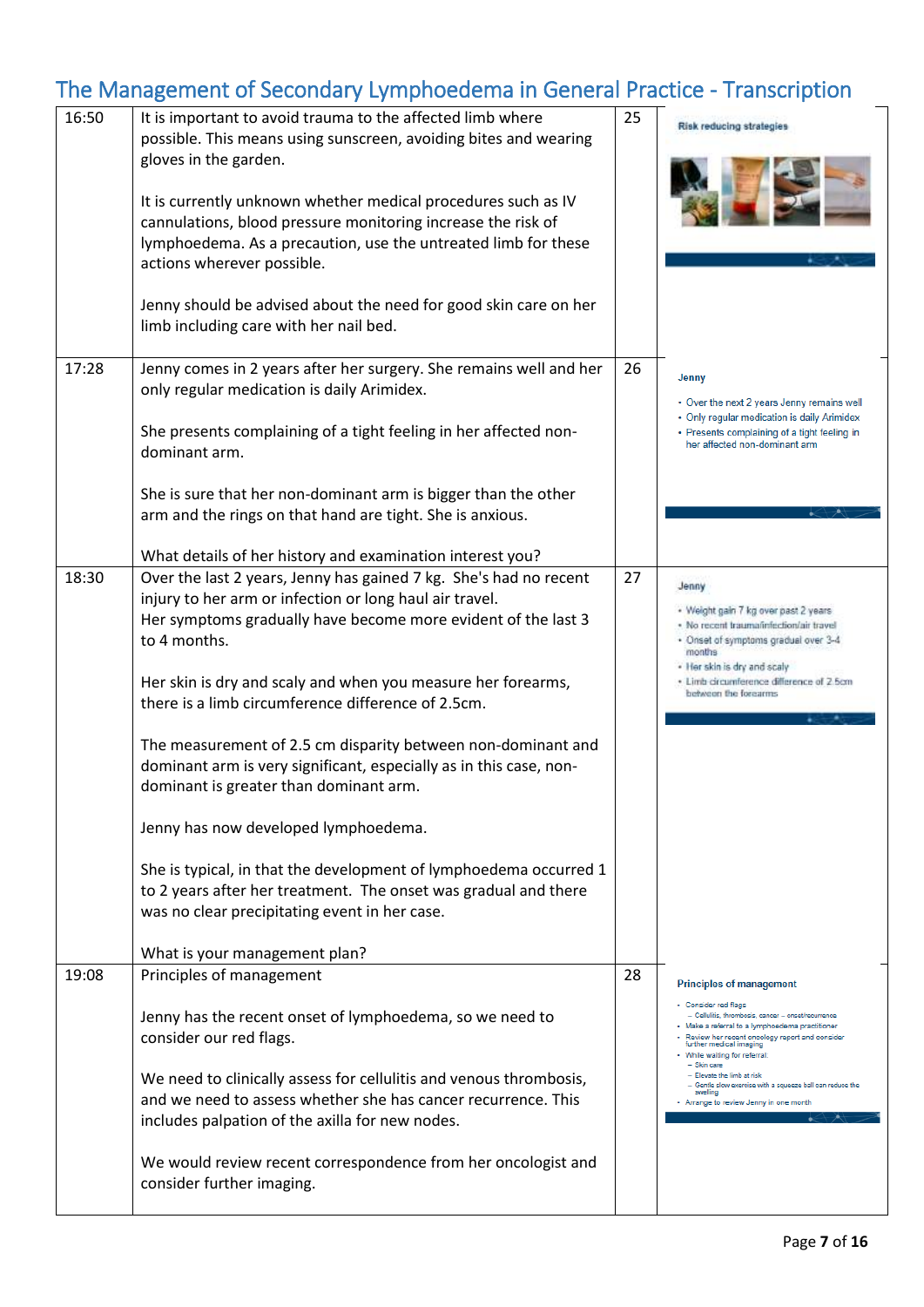|       | It's time to make a referral to a lymphoedema service.<br>While waiting for that referral, we would encourage Jenny to begin<br>therapy with good skin care, daily use of moisturiser, elevating her<br>limb while she's resting.<br>We need to emphasise that her increased BMI is a risk factor and<br>encourage stabilisation and if possible weight loss. |    |                                                                                                                                                                                                                                                                               |
|-------|---------------------------------------------------------------------------------------------------------------------------------------------------------------------------------------------------------------------------------------------------------------------------------------------------------------------------------------------------------------|----|-------------------------------------------------------------------------------------------------------------------------------------------------------------------------------------------------------------------------------------------------------------------------------|
|       | We need to encourage exercise both to maintain a healthy weight<br>and to assist lymphatic flow.<br>Gentle slow exercise with a squeeze ball can reduce the swelling.                                                                                                                                                                                         |    |                                                                                                                                                                                                                                                                               |
|       | Arrange to see Jenny within one month.                                                                                                                                                                                                                                                                                                                        |    |                                                                                                                                                                                                                                                                               |
| 20:32 | Assessment Tools in Lymphoedema                                                                                                                                                                                                                                                                                                                               | 29 |                                                                                                                                                                                                                                                                               |
|       | The most basic tool in every GP's office is the tape measure.<br>The 2 limbs are compared and a difference of 2 cm at the same                                                                                                                                                                                                                                |    | Assessment Tools in Lymphoedema<br>· Tape measure<br>· Perometer<br>· Biolmpedance                                                                                                                                                                                            |
|       | point on the limb, especially if associated with pitting, indicates<br>lymphoedema.                                                                                                                                                                                                                                                                           |    |                                                                                                                                                                                                                                                                               |
|       |                                                                                                                                                                                                                                                                                                                                                               |    |                                                                                                                                                                                                                                                                               |
| 20:54 | The Perometer is a sophisticated tool that some lymphoedema<br>therapists have. It measures the whole limb and is useful in fitting<br>garments.                                                                                                                                                                                                              |    |                                                                                                                                                                                                                                                                               |
| 21:04 | Bioimpedance measures the increase in interstitial fluid and is a<br>useful tool for the early diagnosis of lymphoedema before the<br>measurement difference is 2 centimeters. This is helpful for<br>patients who are symptomatic but don't have evidence on<br>measurement of lymphoedema at that stage.                                                    |    |                                                                                                                                                                                                                                                                               |
|       | This group who are symptomatic at a subclinical stage benefit from<br>therapy, and their diagnosis is clarified by the Bioimpedance.                                                                                                                                                                                                                          |    |                                                                                                                                                                                                                                                                               |
| 21:41 | Referral for specialist lymphoedema treatment is indicated when a<br>diagnosis of lymphoedema is established by girth difference and<br>with pitting.<br>It is also indicated when there is visible difference between 2 limbs<br>the affected and the non-affected limb, or when the patient is                                                              | 30 | Indications for referral for<br>specialist lymphoedema treatment<br>· Visible swelling and/or clinical pitting<br>· Obvious discrepancy in limb sizes<br>+ Patient experiences functional, joint or<br>mobility problems<br>· Symptoms unresponsive to initial.<br>management |
|       | experiencing functional joint or mobility problems because of                                                                                                                                                                                                                                                                                                 |    |                                                                                                                                                                                                                                                                               |
|       | stiffness in their limb from fluid build-up.                                                                                                                                                                                                                                                                                                                  |    |                                                                                                                                                                                                                                                                               |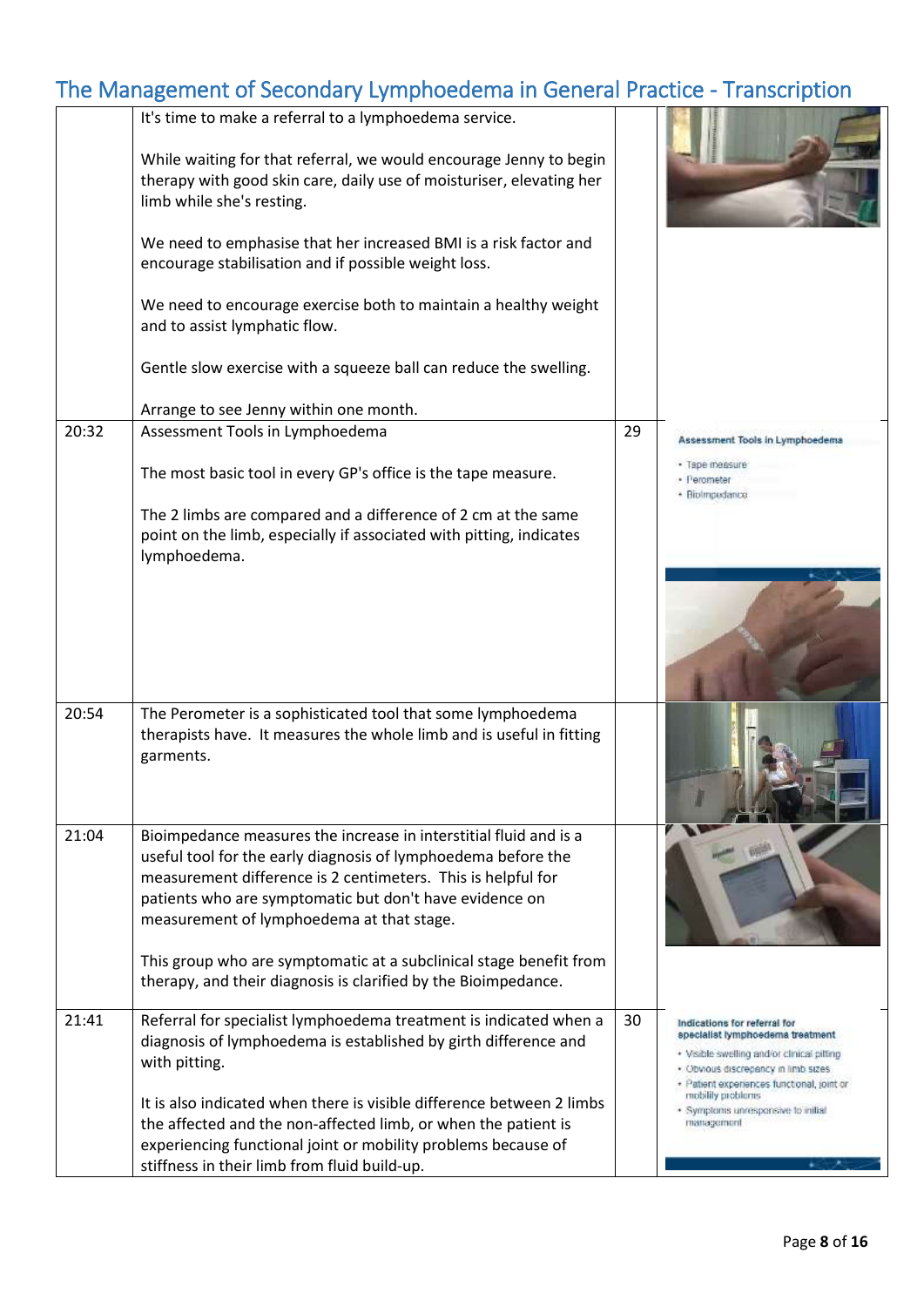| 22:11 | The therapist has other treatment modalities.                                                                                                                                                                        | 31 | Specialist Lymphoedema Treatment<br>Options                                                                                                                                                          |
|-------|----------------------------------------------------------------------------------------------------------------------------------------------------------------------------------------------------------------------|----|------------------------------------------------------------------------------------------------------------------------------------------------------------------------------------------------------|
|       | Lymphatic massage is a slow, light form of massage designed to<br>assist lymph flow.                                                                                                                                 |    | · Manual Lymphatic Draining (MLD) also<br>known as "lymphatic massage"<br>· Compression Garments<br>· Bandaging                                                                                      |
|       | Lymphatic massage may be performed by the therapist but it's<br>usual to teach patients to do massage on themselves.                                                                                                 |    |                                                                                                                                                                                                      |
| 22:36 | The therapist will also provide compression garments.<br>Compression garments need to be prescribed on the<br>measurements of each patient and compression garments need<br>regular replacement every 4 to 6 months. |    |                                                                                                                                                                                                      |
| 22:51 | Compression garments are designed to have graduated<br>compression, with maximum compression in the ankle region and<br>reduced compression moving proximally.                                                       | 32 | <b>Graduated Compression</b><br>reduced<br>compression<br>твахітния<br>compression                                                                                                                   |
| 23:03 | Patients who have severe swelling or misshapen limb, benefit from<br>bandaging prior to supply of compression garments. Sometimes<br>when the skin is very delicate, bandaging is used prior to garment<br>use.      | 33 | Bandaging                                                                                                                                                                                            |
| 23:19 | Compression garments are more practical for long-term use.<br>There is large range of ready-made garments available and also<br>there is access to custom-made garments for unconventional limb<br>shape.            | 34 | <b>Compression Garments</b><br>envisore-htmen<br>Electric Pages, replease from the Properties on Albertal August<br>Mark Hingh Pige, viewed fine inninged place and<br>come, after write is admissed |
| 23:35 | Special exercises have been developed to encourage lymphatic<br>flow and these are practiced, as well as general strength and<br>fitness exercises.                                                                  | 35 | Improve lymphatic flow<br>· Special exercises<br>· General strength and fitness exercises                                                                                                            |
|       |                                                                                                                                                                                                                      |    |                                                                                                                                                                                                      |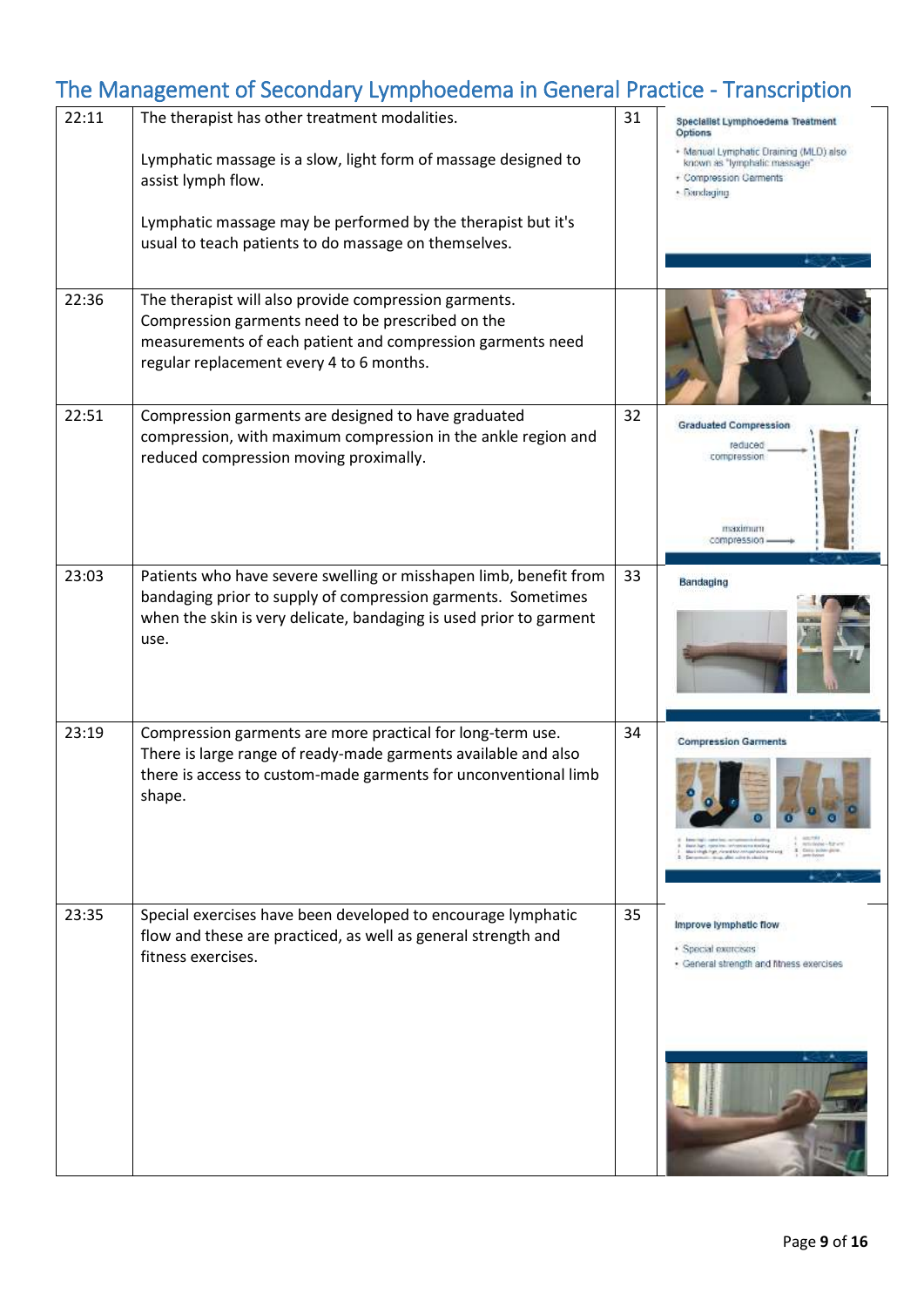| 23:48 | This management flowchart has been prepared for GPs. It includes<br>the features of history and examination, which need to be<br>considered. There is advice about early intervention for patients<br>who are at risk and advice about treatment and management. It<br>can be used as a reference at any stage in the assessment of<br>patients with secondary lymphoedema.                                                                                                                                                                                                                                                                                                                                                                                                                                                                                               | 36 |                                                                                                                                                                                                                                                                                                                                                                                                                                                |
|-------|---------------------------------------------------------------------------------------------------------------------------------------------------------------------------------------------------------------------------------------------------------------------------------------------------------------------------------------------------------------------------------------------------------------------------------------------------------------------------------------------------------------------------------------------------------------------------------------------------------------------------------------------------------------------------------------------------------------------------------------------------------------------------------------------------------------------------------------------------------------------------|----|------------------------------------------------------------------------------------------------------------------------------------------------------------------------------------------------------------------------------------------------------------------------------------------------------------------------------------------------------------------------------------------------------------------------------------------------|
| 24:16 | We'd like to introduce Alan.<br>Alan is our 59-year old school bus driver.                                                                                                                                                                                                                                                                                                                                                                                                                                                                                                                                                                                                                                                                                                                                                                                                | 37 | Part S: Case 2 - Alan<br>Lymphoedema and Cellulitis                                                                                                                                                                                                                                                                                                                                                                                            |
| 24:22 | His temperature is 38.7 his heart rate is 84.<br>The background is that Alan had melanoma surgery including left<br>inguinal node clearance 12 months ago. His current medications<br>are Plendil and Lipitor.<br>He lives in a small farming community.<br>Alan has presented with a recent onset of leg swelling, which in<br>the context of his surgery 12 months ago for melanoma involving<br>node surgery, is likely to be lymphoedema.                                                                                                                                                                                                                                                                                                                                                                                                                             | 38 | Case 2: Alan<br>59 year old school bus driver<br>• Melanoma surgery including left inguinal<br>node clearance 12 months ago<br>• Current medications:<br>- Felodipine (Plendil ER)<br>- Atorvastatin (Lipitor)<br>Presents with left lower limb cellulitis and<br>associated leg swelling                                                                                                                                                      |
| 24:59 | We consider our red flags again, of cellulitis which is present, but<br>which does not exclude concurrent thrombosis or cancer<br>recurrence.                                                                                                                                                                                                                                                                                                                                                                                                                                                                                                                                                                                                                                                                                                                             | 39 | <b>Red flags</b><br>* Cellulitis<br>* Thrombosis<br>* Cancer - onset/recurrence                                                                                                                                                                                                                                                                                                                                                                |
| 25:12 | Further background on Alan indicates that his BMI is 35. Weight<br>102 kg, height 170 cm. This is important; we need to modify his<br>antibiotics dose, doubling it, because his weight is over a hundred<br>kilograms. We need to test for diabetes.<br>Anticipating that Alan now has secondary lymphoedema and is<br>likely to require compression garments, we need to check his<br>peripheral pulses. And if the peripheral pulses are not readily<br>palpable, arrange for an ABI.<br>We need to check for peripheral neuropathy.<br>These factors poor peripheral circulation and peripheral<br>neuropathy are not contraindications for compression garments,<br>but they indicate that special care is required.<br>We also need to do a medication review and we will note that Alan<br>is a bus driver; he is at risk of low activity level. Later, we need to | 40 | Alan<br>BMI 35 (102 kg, 170 cm height)<br>- Modify antibiotic dose because weight > 100 kg<br>· Test for diabetes<br>• Check peripheral pulses. If pedal pulses not readily<br>palpable arrange an ABI<br>Check for neuropathy (risk factors - possible diabetes,<br>excess alcohol, B12 deficiency)<br><b>Medication Review</b><br>Bus driver - at risk of low activity. Encourage seated<br>exercises while working, and walking after work. |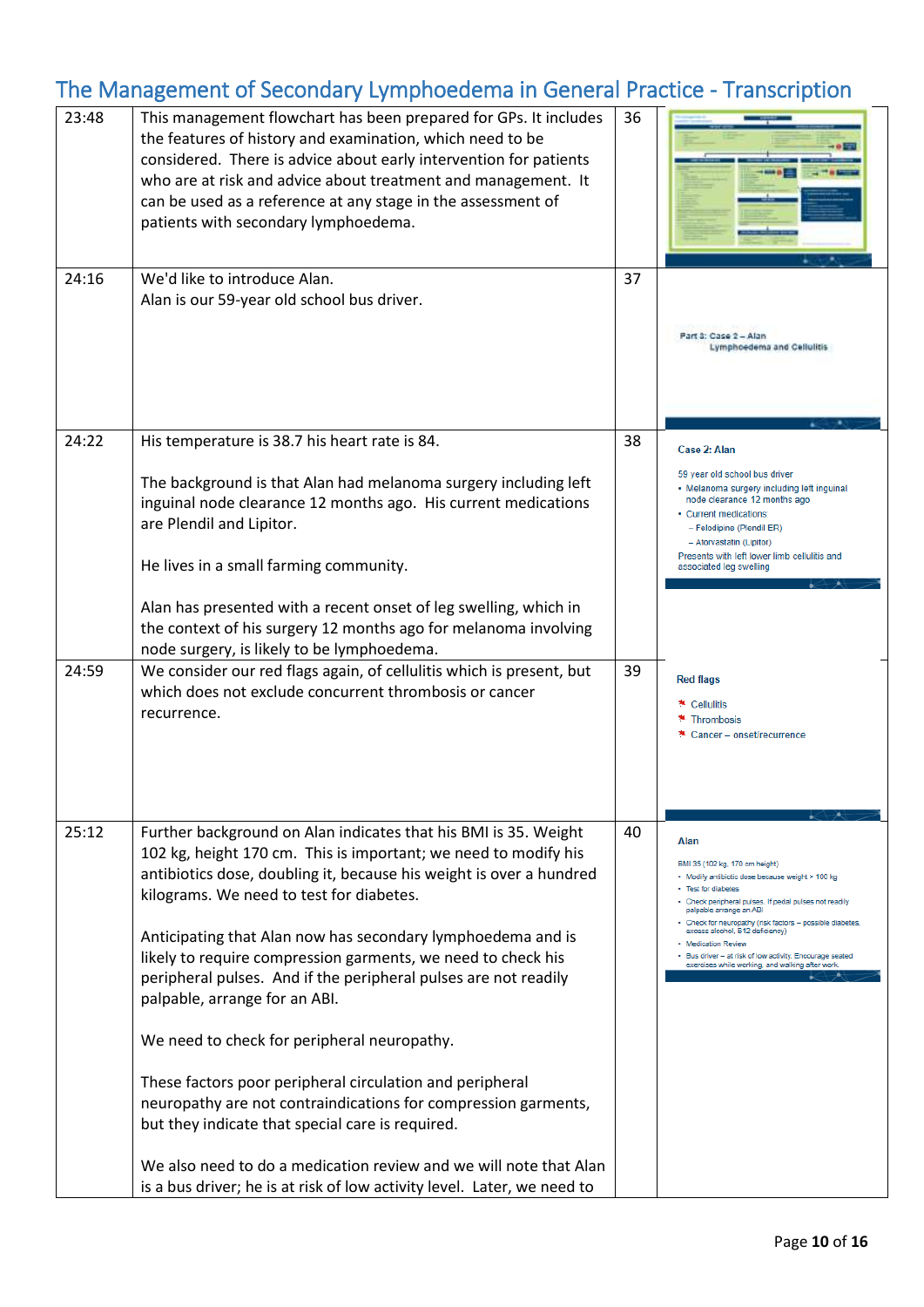|       | proceed to encourage him with seated exercises while working,<br>and walking after work.<br>Sleep apnoea is important because sufferers may take to sleeping                                                                                                                                |    |                                                                                                                                                                                                                                   |
|-------|---------------------------------------------------------------------------------------------------------------------------------------------------------------------------------------------------------------------------------------------------------------------------------------------|----|-----------------------------------------------------------------------------------------------------------------------------------------------------------------------------------------------------------------------------------|
|       | in a chair to alleviate their symptoms. Sleeping in a chair overnight<br>makes leg swelling much worse.                                                                                                                                                                                     |    |                                                                                                                                                                                                                                   |
| 26:41 | We examine Alan and find that his left leg is red and swollen with                                                                                                                                                                                                                          | 41 |                                                                                                                                                                                                                                   |
|       | pitting. The pitting sign suggests that the oedema has been<br>present for some time, probably months. This confirms our<br>diagnosis of secondary lymphoedema.                                                                                                                             |    | Alan                                                                                                                                                                                                                              |
| 27:03 | Cellulitis is usually caused by Group A strep and requires treatment<br>with antibiotics. Attacks can be recurrent.                                                                                                                                                                         | 42 | Initial management<br>1. Cellulitis                                                                                                                                                                                               |
|       | Hospital admission for intravenous antibiotics should be<br>considered if he shows signs of septicaemia with hypotension, high<br>fever or tachycardia.                                                                                                                                     |    | · Antibiotics, bed rest<br>· Look for tinea, evidence of undiagnosed<br>lymphoedema<br>2. Recent onset swelling<br>· Exclude DVT & lumour recurrence                                                                              |
|       | Improvement would be expected following 48 hours of therapy.<br>Antibiotic should be commenced as soon as possible after a<br>diagnosis of cellulitis is made.                                                                                                                              |    |                                                                                                                                                                                                                                   |
|       | As well as diagnosing cellulitis, we need to look for an entry point<br>for infection. This involves looking for tinea and wounds on the<br>lower limb.                                                                                                                                     |    |                                                                                                                                                                                                                                   |
|       | His recent onset of swelling means that we arrange a Duplex scan<br>to exclude DVT and a pelvic scan to check for tumour recurrence in<br>the pelvis.                                                                                                                                       |    |                                                                                                                                                                                                                                   |
| 28:06 | When we're doing our medication review, we need to consider the<br>medications which exacerbate peripheral swelling. These include<br>the calcium channel blockers, non-steroidal anti-inflammatories,<br>HRT - Hormone replacement, steroids and some of the oral<br>hypoglycaemic agents. | 43 | Medications which may exacerbate<br>peripheral oedema<br>· Calcium channel blockers<br>• Non-steroidal anti-inflammatory agents<br>• Hormone replacement therapy<br>· Corticosteroids<br>· Oral hypoglycaemic agents (glitazones) |
|       | If possible, other medication should be substituted to reduce the<br>peripheral oedema.                                                                                                                                                                                                     |    |                                                                                                                                                                                                                                   |
| 28:34 | Alan presents for a review appointment two weeks later.                                                                                                                                                                                                                                     | 44 | Alan                                                                                                                                                                                                                              |
|       | His cellulitis has resolved, but there is still discrepancy of 5 cm at<br>the mid-calf with the left leg larger than the right.                                                                                                                                                             |    | Review appointment<br>2 weeks later.<br>· Celuitis resolved<br>. Discrepancy of ticm at<br>the mid call<br>· Positive Stemmer's                                                                                                   |
|       | Stemmer's sign is positive on the left. He has ingrown toenails and<br>mild tinea.                                                                                                                                                                                                          |    | sign on left<br>· Ingrown toonaris<br>· Mild tinea                                                                                                                                                                                |
|       | Stemmer's sign is a test of thickening of the skin at the base of the<br>second toe. This does not show well on the photograph, so I have<br>pinched the skin of the fore foot and it is evident that the fold on<br>the right is narrower than the thickened fold on the left. This is     |    |                                                                                                                                                                                                                                   |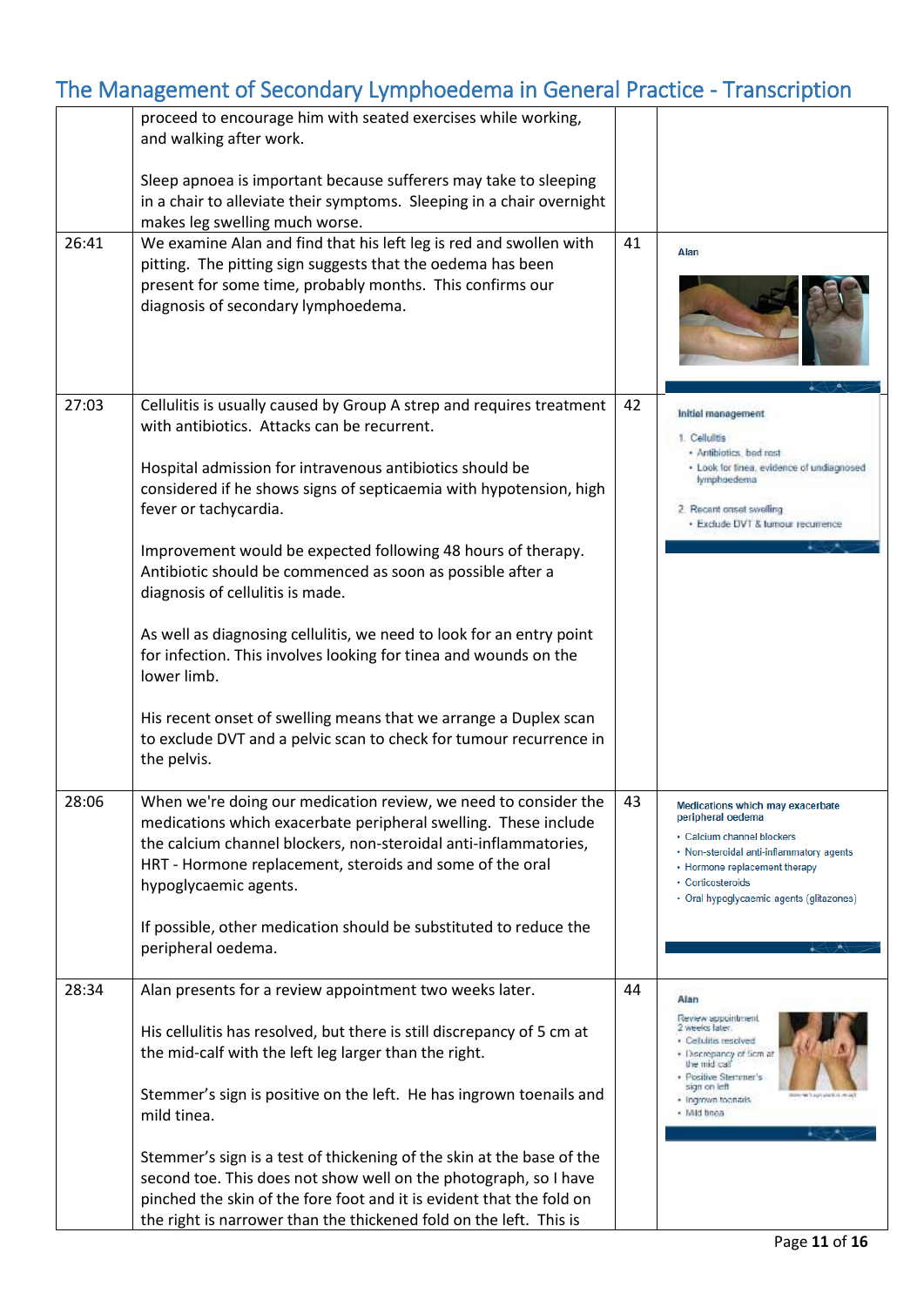|       | what a positive Stemmer's sign is and relates to the fibrosis that<br>has accumulated in the lymphoedema tissue.                                                                                                                                                                                                                                                                                                                                                                                                                                                                                                                                                                                                                                                                                                                                                                                                                                                                                                                                                                                         |    |                                                                                                                                                                                                                                                                                                                                                                                                                                                  |
|-------|----------------------------------------------------------------------------------------------------------------------------------------------------------------------------------------------------------------------------------------------------------------------------------------------------------------------------------------------------------------------------------------------------------------------------------------------------------------------------------------------------------------------------------------------------------------------------------------------------------------------------------------------------------------------------------------------------------------------------------------------------------------------------------------------------------------------------------------------------------------------------------------------------------------------------------------------------------------------------------------------------------------------------------------------------------------------------------------------------------|----|--------------------------------------------------------------------------------------------------------------------------------------------------------------------------------------------------------------------------------------------------------------------------------------------------------------------------------------------------------------------------------------------------------------------------------------------------|
| 29:31 | When you have cellulitis arising in the context of lymphoedema or<br>chronic oedema, there are 2 components to further management.<br>The first component is management of the swelling of<br>lymphoedema. This includes all the components of lymphoedema<br>management, of education & support, skin care, compression<br>garments, and life-style advice about activity, being active and<br>weight management. Medication review is part of this program<br>The second part of management is reducing the risk factors for a<br>further episode of cellulitis. This involves education about skin, nail<br>and foot care, about daily moisturiser to the skin to improve the<br>barrier action of the skin.<br>Reducing the amount of oedema in the limb by wearing<br>compression garments every day, reduces the risk of a further<br>episode of cellulitis.<br>Patients need to be educated about cellulitis and be educated to<br>attend for prompt treatment if it recurs.<br>Aggressive treatment of tinea and appropriate nail care can halve<br>the risk of a further episode of cellulitis. | 45 | Lymphoederna management after<br>cellulitis<br>1. Lymphoedenia management<br>- Education & support<br>- Advice re skin care & protection<br>- Compression garment<br>+ Literatyle advice relactivity, ecerclee 5 weight<br>· Madication review<br>2. Cellulitis risk reduction education<br>- Skin, not & foot care<br>Daily molsturish!<br>Need to user compression germent to reduce<br>zeoling<br>Need to present early if pelluritis returns |
| 31:00 | Alan presents 3 months later with second episode of cellulitis, and<br>his leg swelling has increased.<br>What further management can you offer Alan?                                                                                                                                                                                                                                                                                                                                                                                                                                                                                                                                                                                                                                                                                                                                                                                                                                                                                                                                                    | 46 | Alan<br>Alan presents 3 months later with cellulitis<br>and exacerbation of his lymphoedema.<br>What further management can you offer<br>Alan?                                                                                                                                                                                                                                                                                                   |
| 31:13 | <b>Ongoing Management</b><br>We need to review Alan's lymphoedema plan and check if he is<br>wearing his compression garment on a daily basis and if he is<br>undertaking skin care.<br>Alan's now had 2 episodes of recurrent cellulitis. From this point<br>on, he can have antibiotics either on hand at home, which he<br>initiates at the start of an episode when he gets early warning<br>signs, or he can go on to long term prophylactic antibiotics when<br>antibiotics are taken daily for 2 years.<br>Alan can tolerate penicillin, but if penicillin allergy is a problem, the<br>antibiotic of choice is Erythromycin.<br>Alan is over 100kg and requires a double dose.<br>Details of the antibiotics for the treatment of cellulitis with                                                                                                                                                                                                                                                                                                                                                | 47 | Ongoing management<br>· Review lymphoedema plan & skin care<br>· Prophylactic antibiotic therapy<br>- Phenoxymathylpenicillin 1gm daily or 500mg<br>BD for 6 months missily<br>· Refer podiatry under chronic disease<br>management plan<br>See Australianian Lymphology Association – Consensus Califadria.<br>Menegement of Cellefits in Lymphoederie                                                                                          |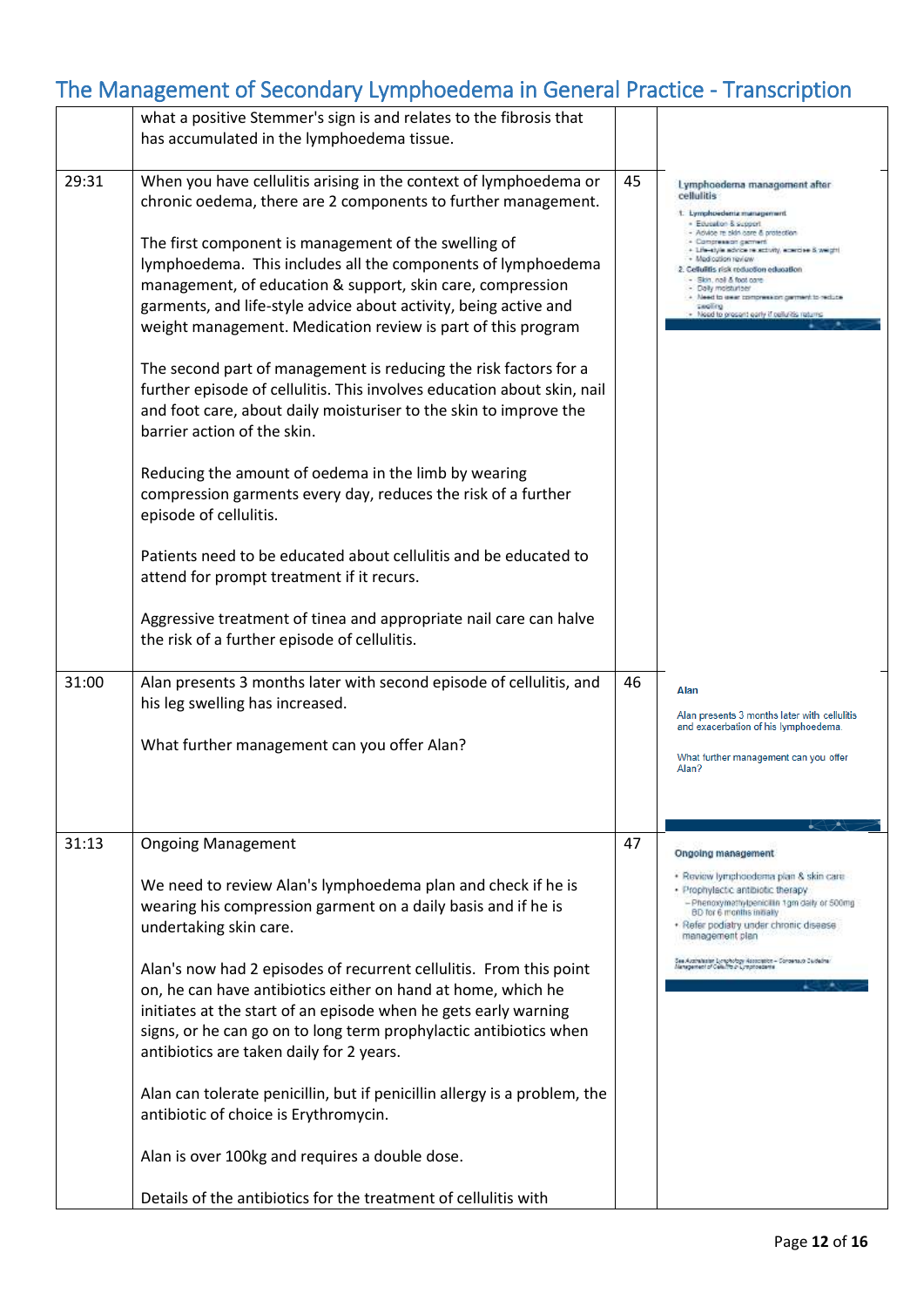|       | lymphoedema are available on the ALA Guidelines for                   |    |                                                         |
|-------|-----------------------------------------------------------------------|----|---------------------------------------------------------|
|       | Management of Cellulitis.                                             |    |                                                         |
|       |                                                                       |    |                                                         |
|       | It is important to arrange podiatry under chronic disease             |    |                                                         |
|       | management plan for Alan who again has ingrown toenails.              |    |                                                         |
| 32:29 | Alan's lymphoedema therapist has further therapies available to       | 48 |                                                         |
|       | him. His standard management includes skin care, self-massage,        |    | <b>Standard Management Therapies</b>                    |
|       |                                                                       |    | • Skin care                                             |
|       | lymphoedema specific exercises and general exercises, and daily       |    | · Self massage                                          |
|       | use of a compression garment.                                         |    | • Lymphoedema specific exercises<br>• General exercises |
|       |                                                                       |    | • Daily use of compression garments                     |
|       | Weight management is important.                                       |    | • Weight management                                     |
|       |                                                                       |    |                                                         |
|       |                                                                       |    |                                                         |
| 32:54 | His therapist has further agents available.                           | 49 |                                                         |
|       | She can use laser therapy to soften fibrotic tissue and this          |    | Other thorapies                                         |
|       | improves drainage.                                                    |    | · Laser therapy                                         |
|       |                                                                       |    | · Pneumatic pumps<br>· Surgery:                         |
|       |                                                                       |    | -liposuction                                            |
|       | Studies have focussed on the axilla and suggest a that reduction in   |    | -lymphatic reconstruction                               |
|       | both the extent of hardening and swelling of the arm is achievable.   |    | · Pharmacological therapy                               |
|       |                                                                       |    | - Alternative therapies                                 |
|       | But further research is required to validate these treatment doses    |    |                                                         |
|       | and the regimes.                                                      |    |                                                         |
|       |                                                                       |    |                                                         |
|       |                                                                       |    |                                                         |
|       |                                                                       |    |                                                         |
|       |                                                                       |    |                                                         |
|       |                                                                       |    |                                                         |
| 33:22 | Pneumatic pumps can be used to reduce the swelling and to             |    |                                                         |
|       | reduce the fibrosis in the limb.                                      |    |                                                         |
|       |                                                                       |    |                                                         |
|       |                                                                       |    |                                                         |
|       | The Pneumatic pumps have multiple chambers and they are               |    |                                                         |
|       | applied to the limb, with the intent of pushing fluid from the        |    |                                                         |
|       | affected limb towards the trunk.                                      |    |                                                         |
|       |                                                                       |    |                                                         |
|       | They are used in combination with bandages or garments to             |    |                                                         |
|       | maintain any reduction achieved.                                      |    |                                                         |
|       |                                                                       |    |                                                         |
|       |                                                                       |    |                                                         |
|       | When used inappropriately, they can worsen lymphoedema and            |    |                                                         |
|       | they can cause genital swelling.                                      |    |                                                         |
| 34:04 | At the moment, there are no pharmacological agents available for      | 49 | Other thorapies                                         |
|       | lymphoedema. Diuretics are not effective in lymphoedema and in        |    |                                                         |
|       | fact, can increase the protein build up.                              |    | · Laser therapy<br>· Pneumatic pumps                    |
|       |                                                                       |    | · Surgery:                                              |
|       | Liposuction has a very small role in lymphoedema swelling. It         |    | -liposuction                                            |
|       |                                                                       |    | -lymphatic reconstruction                               |
|       | reduces the size of a limb but can only be effective when it's        |    | · Pharmacological therapy                               |
|       | combined with garment use 24/7 after surgery. It's only applicable    |    | - Alternative therapies                                 |
|       | to a small group of patients.                                         |    |                                                         |
|       |                                                                       |    |                                                         |
|       | Lymphatic reconstruction surgery - microsurgery - is experimental.    |    |                                                         |
|       |                                                                       |    |                                                         |
|       | At this stage, it softens the limb but does not significantly reduce  |    |                                                         |
|       | the limb size. There is no evidence currently for alternative therapy |    |                                                         |
|       |                                                                       |    |                                                         |
|       | such as ultrasound therapy, hyperbaric oxygen, vitamin E,             |    |                                                         |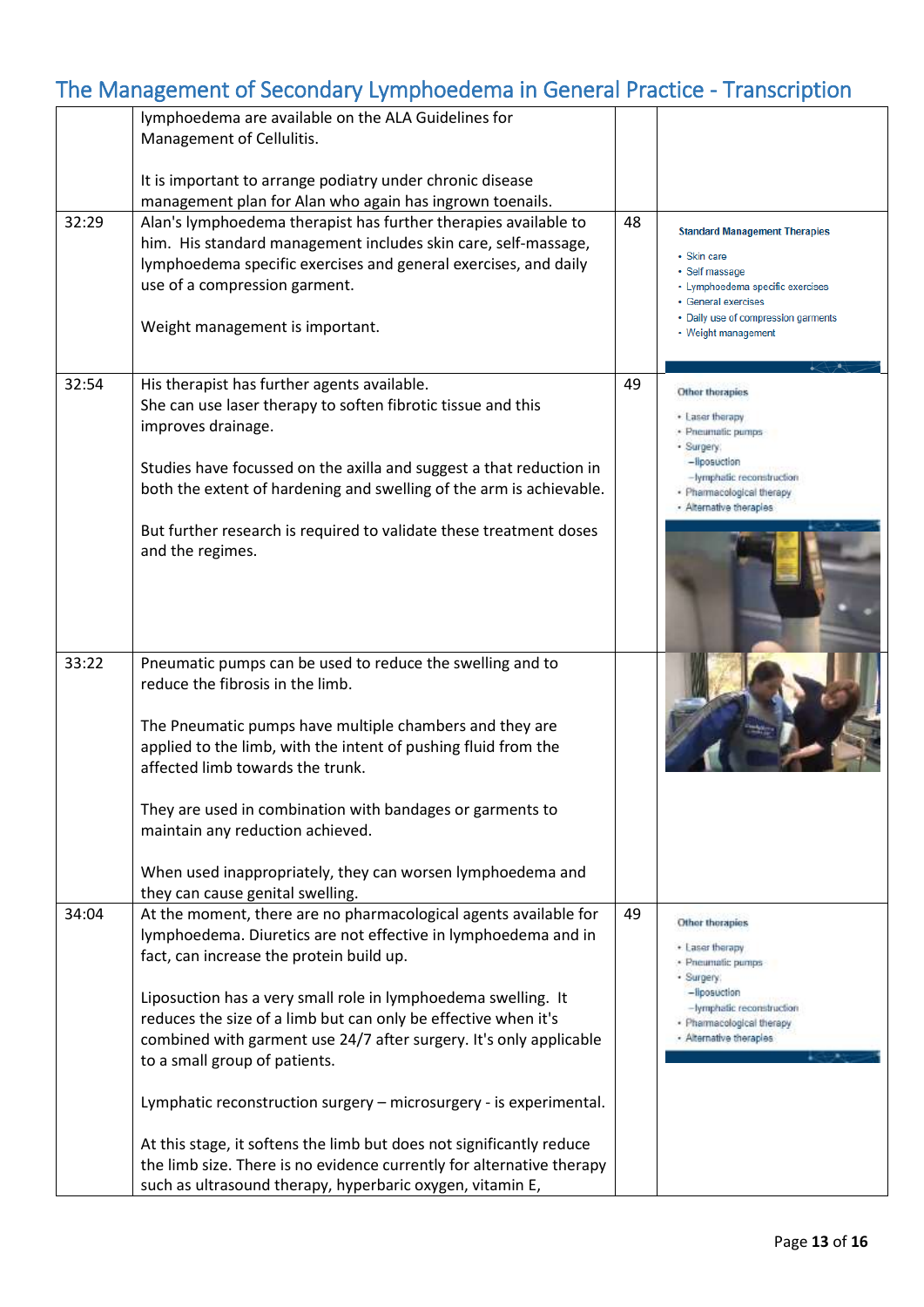|       | microwave therapy, acupuncture, magnetic field therapy,<br>vibration, hypothermia or aromatherapy.                                                                                                                                                                                                                                                                                                                                                                                                                                                                                                                                                                 |    |                                                                                                                                                                                                                                                                                                                                                                |
|-------|--------------------------------------------------------------------------------------------------------------------------------------------------------------------------------------------------------------------------------------------------------------------------------------------------------------------------------------------------------------------------------------------------------------------------------------------------------------------------------------------------------------------------------------------------------------------------------------------------------------------------------------------------------------------|----|----------------------------------------------------------------------------------------------------------------------------------------------------------------------------------------------------------------------------------------------------------------------------------------------------------------------------------------------------------------|
|       | There is no evidence that any of these are effective.                                                                                                                                                                                                                                                                                                                                                                                                                                                                                                                                                                                                              |    |                                                                                                                                                                                                                                                                                                                                                                |
| 35:20 | The most effective components of lymphoedema management are<br>daily garment wear and weight management.                                                                                                                                                                                                                                                                                                                                                                                                                                                                                                                                                           | 50 | The most effective components<br>of lymphoedema management are<br>daily garment wear<br>and weight management.                                                                                                                                                                                                                                                 |
| 35:29 | So, our key messages today are about the importance of early<br>diagnosis. The progression of fluid, protein build up, fibrosis,<br>lymphatic deposition means that, late intervention cannot reverse<br>the changes of lymphoedema. We need to treat early.<br>Education to support self-management is vital, and self-<br>management is very effective at reducing symptom severity and<br>improving quality of life.<br>Lymphoedema causes changes in the skin, and good skin care is<br>essential for outcome.<br>Skin infections require urgent treatment.<br>Presenting symptoms in lymphoedema may be delayed and may<br>be vague.                          | 51 | <b>Key messages</b><br>• Early diagnosis improves outcomes<br>• Education to support self-management is vital<br>· Self-management can reduce symptom<br>severity and improve quality of life<br>• Lymphoedema causes changes in the skin.<br>Good skin care is essential.<br>· Skin infections require urgent treatment<br>• Presenting symptoms may be vague |
| 36:24 | Web based resources                                                                                                                                                                                                                                                                                                                                                                                                                                                                                                                                                                                                                                                | 52 | Part 4: Summary & Resources                                                                                                                                                                                                                                                                                                                                    |
| 36:28 | HealthPathways have comprehensive information about<br>Lymphoedema management in the Australian context.<br>Cancer Australia has good information for patient and<br>professionals about cancer related lymphoedema.<br>The Australasian Lymphology Association is the peak organisation<br>for lymphoedema management in Australia. Their website has<br>information for professionals and clients, and they have a<br>practitioner register where doctors can find a qualified<br>lymphoedema practitioner in their local area. Lymphoedema<br>therapists practice in both the public and private systems but there<br>can be a delay in arranging appointments. | 53 | <b>Web-based resources</b><br>• HealthPathways<br>• Cancer Australia<br>https://canceraustralia.gov.au/<br>• Australasian Lymphology Association<br>https://www.lymphoedema.org.au/<br>- National Lymphoedema Practitioners Register<br>http://www.lymphoedema.org.au/the-register-<br>updated/find-an-ala-accredited-practitioner/                            |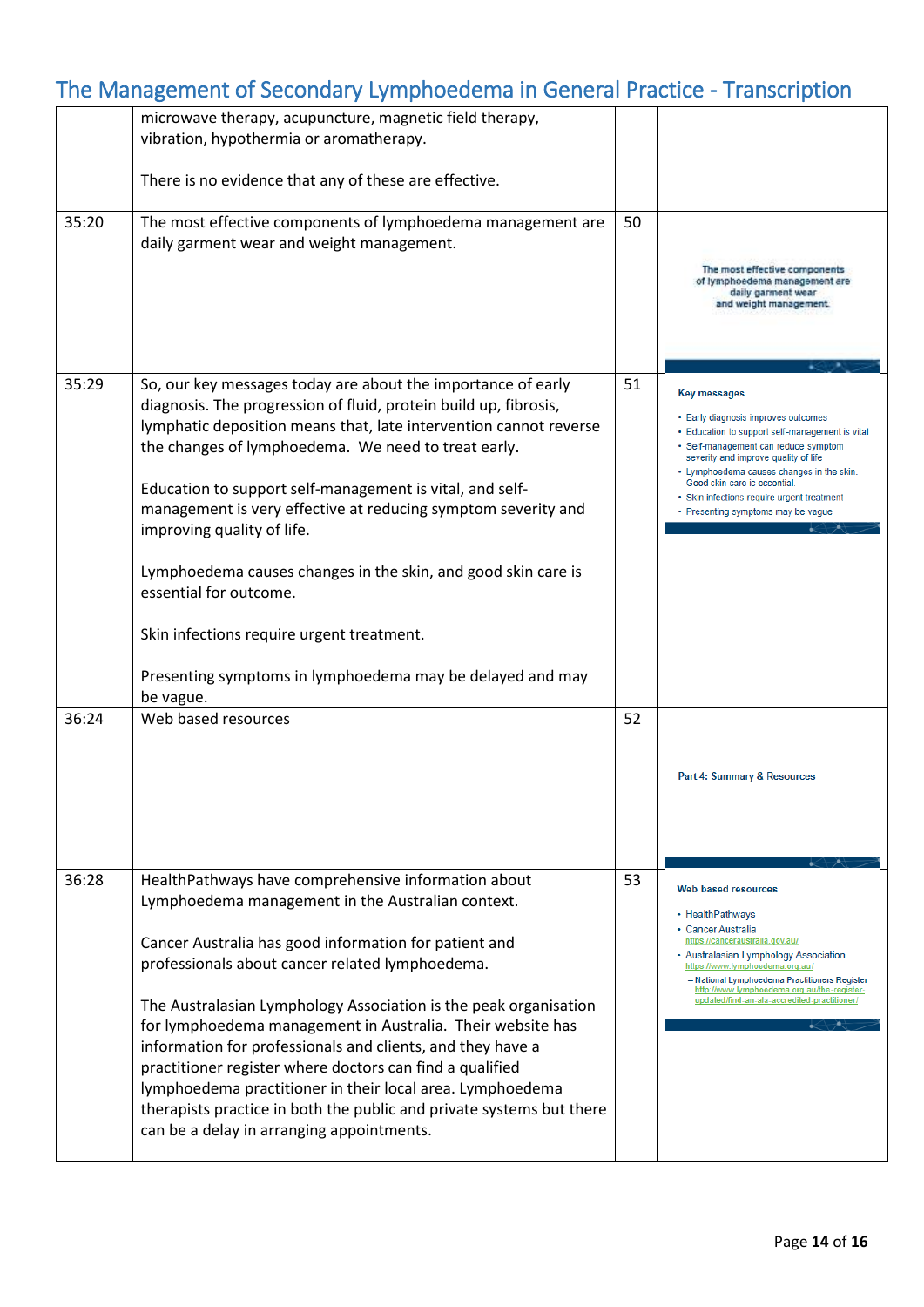| 37:21 | I would like to draw attention to local clinical and referral<br>pathways.                                                                                                                                                                                                                      | 54 | Web-based resources:<br>Local clinical and referral pathways<br>We perform to provide a second in a concer-<br>cations and operational<br>Lighted Siles                                                                                                                                                                                                                                                                                                                                                                                                                                                                |
|-------|-------------------------------------------------------------------------------------------------------------------------------------------------------------------------------------------------------------------------------------------------------------------------------------------------|----|------------------------------------------------------------------------------------------------------------------------------------------------------------------------------------------------------------------------------------------------------------------------------------------------------------------------------------------------------------------------------------------------------------------------------------------------------------------------------------------------------------------------------------------------------------------------------------------------------------------------|
|       | All Victorian PHNs are progressing work to localise online clinical<br>care pathways. These pathways aim to provide evidenced-based,<br>best practice advice on the assessment and management of<br>specific clinical conditions and referral information, which is<br>unique to each location. |    |                                                                                                                                                                                                                                                                                                                                                                                                                                                                                                                                                                                                                        |
|       | Clinical Pathways are an excellent resource for staff and are<br>developed by local GP Clinical Editors in collaboration with subject<br>matter experts from the local hospital networks, community<br>health services, and other service providers.                                            |    |                                                                                                                                                                                                                                                                                                                                                                                                                                                                                                                                                                                                                        |
|       | See your local PHN website for more information on clinical and<br>referral pathways.                                                                                                                                                                                                           |    |                                                                                                                                                                                                                                                                                                                                                                                                                                                                                                                                                                                                                        |
| 38:21 | HealthPathways has prepared a lymphoedema GP toolkit. It<br>includes clinical resources, patient resources and education<br>material.                                                                                                                                                           | 55 | HealthPathways<br>Lymphoedema GP Toolkit<br>Cenical Resources<br>Patient Resources<br>Education                                                                                                                                                                                                                                                                                                                                                                                                                                                                                                                        |
| 38:33 | This webinar has been developed by Eastern Melbourne PHN on<br>behalf of the Victorian PHN Alliance, which is the collective<br>platform for the six PHNs in Victoria.                                                                                                                          | 56 | <b>PHN Acknowledgment</b><br>This webinar has been developed by Eastern Melbourne PHN<br>on behalf of the Victorian PHN Alliance, which is the collective<br>latform for the six PHNs in Victoria                                                                                                                                                                                                                                                                                                                                                                                                                      |
|       | This information is adapted with permission from Cancer Australia.                                                                                                                                                                                                                              |    | Eastern Melbourne PHN does not take responsibility arising from the use of, or<br>eliance on, this webinar by a third party. Any such use or reliance is the sole.<br>esponsibility of that party. This webinar does not constitute medical advice. If<br>you require medical advice, please consult an appropriate medical<br>formation contained in this organization is current as at October 2018                                                                                                                                                                                                                  |
|       | Information contained in this presentation is current as at October<br>2018.                                                                                                                                                                                                                    |    | his information is adapted with permission from Canger Australia                                                                                                                                                                                                                                                                                                                                                                                                                                                                                                                                                       |
| 39:02 | Thank you for watching and listening.                                                                                                                                                                                                                                                           | 57 | <b>Acknowledgment of Contributors</b><br>We wish to gratefully acknowledge the individuals whose contributions have<br>made this material evaliable<br>Monash Health Lymphoedema Service<br>Suzen Hodzon, GP / Lymphoedems Medical Officer<br>Jodie Rundell, Advenced Prectice Physiotherepist, Clinical Lead<br>Marcy Health Lymphoedema Service<br>Yvanne Zwar, ALA Medical Advisor, Lymphoedema Service<br>Tanya Darrer, Manager Physiotherapist Department / Lymphoedema Service<br>Bec Hardman, Senior Thereplat.<br>Peter MacCallum Cancer Centre<br>Anys Traill, Head of Occupational Therapy and Physiotherapy |
| 39:06 | Feedback and further support regarding this webinar should be<br>directed to your local PHN.                                                                                                                                                                                                    | 58 | Thank you for watching and listening<br>Feedback or further support regarding this webinar<br>should be directed to your local PHN.                                                                                                                                                                                                                                                                                                                                                                                                                                                                                    |
|       |                                                                                                                                                                                                                                                                                                 |    | phn<br>phn<br>phn<br>phn<br>phn<br>phr                                                                                                                                                                                                                                                                                                                                                                                                                                                                                                                                                                                 |